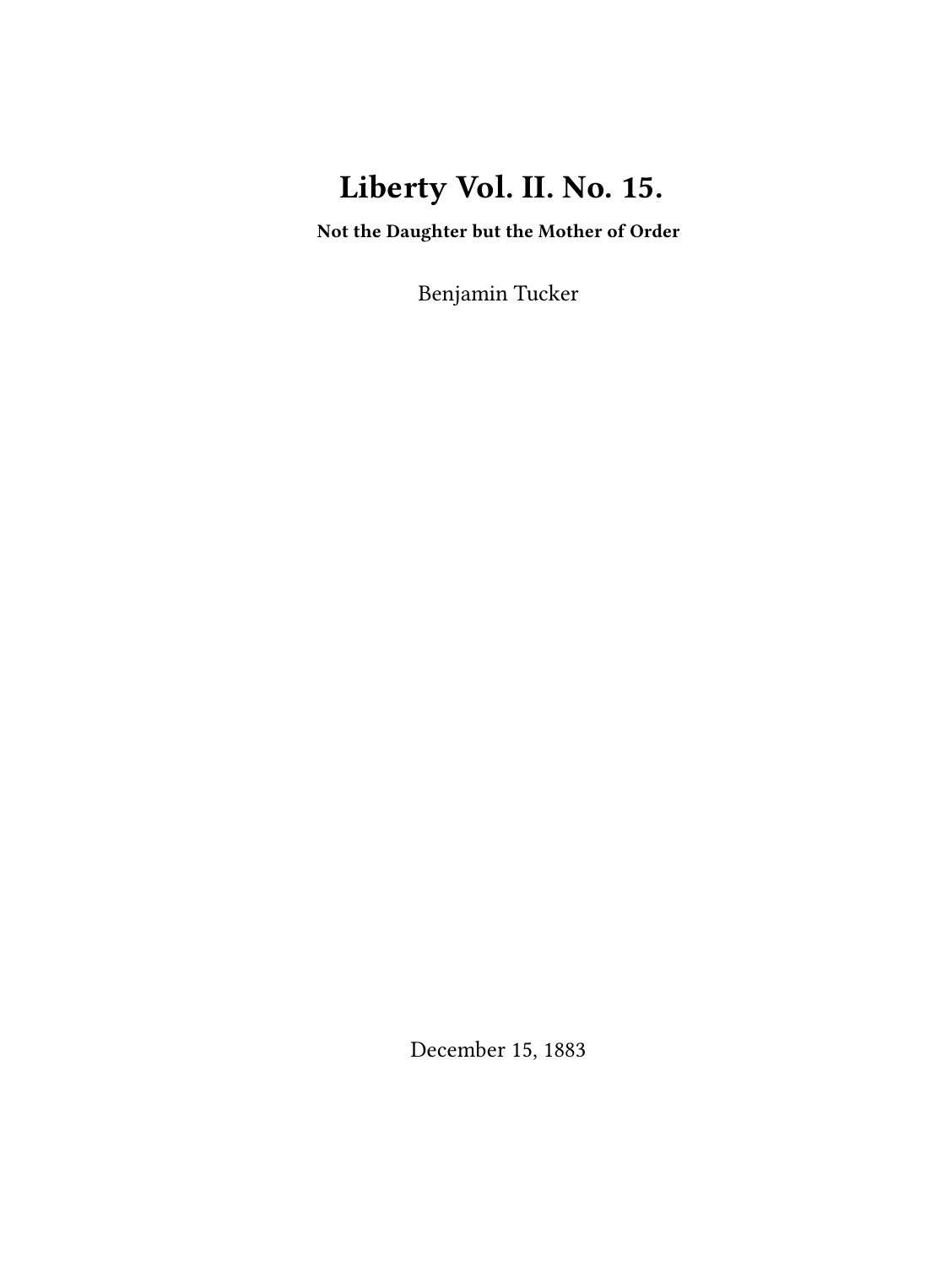## **Contents**

| Proudhon Viewed by a Ph.D. $\ldots \ldots \ldots \ldots \ldots \ldots \ldots \ldots \ldots \ldots \ldots \ldots$ |  |
|------------------------------------------------------------------------------------------------------------------|--|
|                                                                                                                  |  |
|                                                                                                                  |  |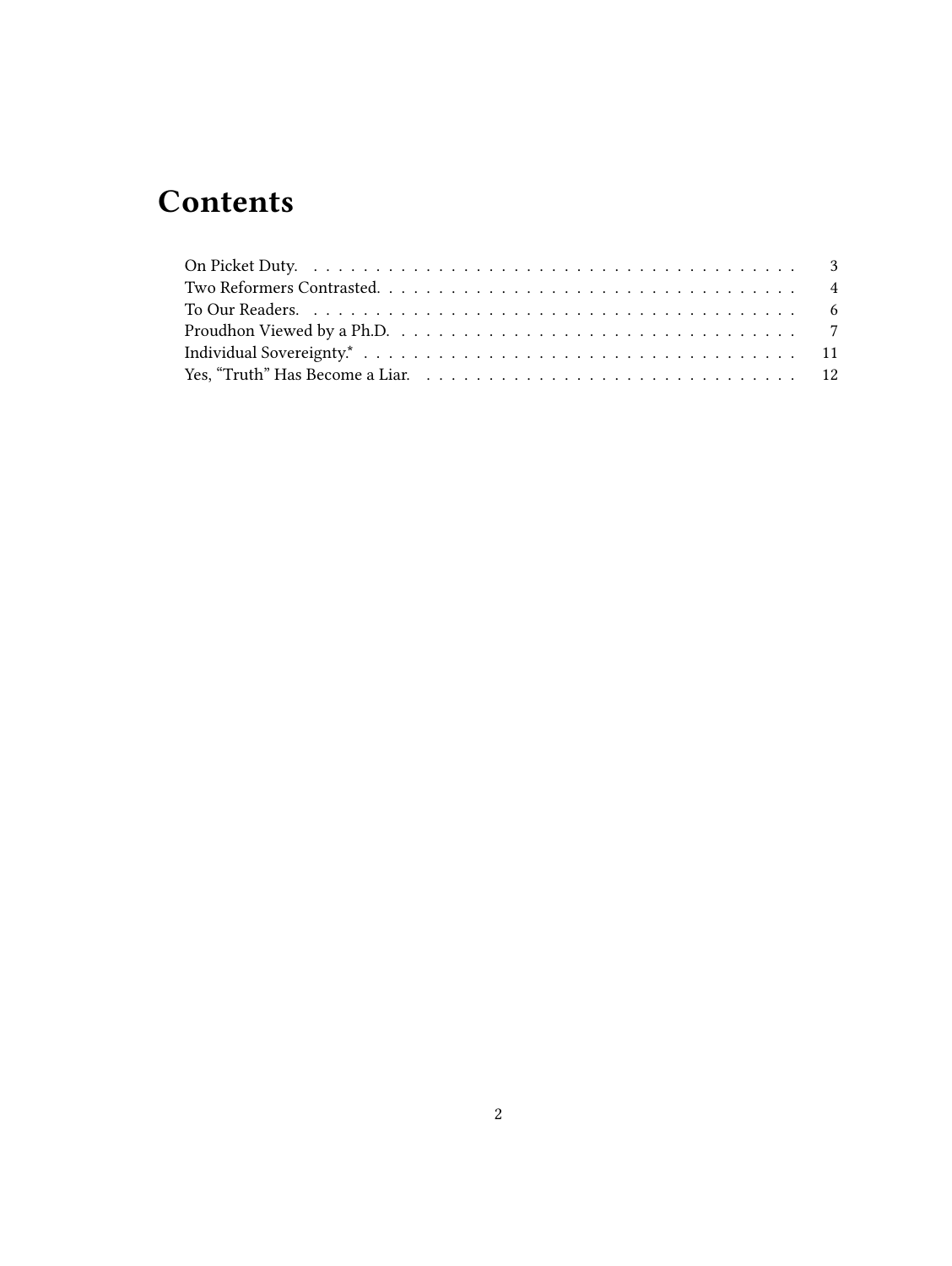"For always in thine eyes, O Liberty! Shines that high light whereby the world is saved; And though thou slay us, we will trust in thee." John Hay.

#### <span id="page-2-0"></span>**On Picket Duty.**

Bakounine's "God and the State" is having a splendid sale. We are now on the point of printing a fourth edition.

Expectant authors, to whom we are grateful for kindly favoring us with copies of newly published books and pamphlets, must pardon us for delaying notice of the same. Pressure on our columns compels it.

A profound sensation has recently been created in Oxford, and indeed throughout England, by a lecture delivered by William Morris, the poet, in that conservative University town, in response to an invitation from a society of undergraduates. A sufficiently commonplace occurrence, one would think at first blush, but not a little startling when one learns that the lecture consisted of an indictment of our present industrial system, and a championship of modern socialism, from the standpoint of art. Professor Ruskin gave his presence in sanction of the lecturer, and social and literary circles are stirred to their depths. At this rate the universities of England may become, before long, like those of Russia, "hotbeds of Nihilism." Who knows? Mr. Morris, we believe, has already been followed by H. M. Hyndman of the Democratic Federation, and a lecture is announced for February by Ruskin himself on the significant subject: "The Storm-Cloud of the Nineteenth Century." From Mr. Morris's lecture we quote the following: "One man has an idea, and you say he is mad. Two men have the idea, and they are fools. One thousand have it, and you hear of a new religion. Ten thousand, and society trembles. One hundred thousand, and there is war. A million, and there is peace upon earth."

The New York "Times" having asked if there is "anything to prevent Mr. Thurber from issuing one million one-dollar notes on his personal credit, if he can get anybody to take them," the "Sun" very pertinently answers: "Nothing but the statutes of this State and the tax of ten per cent, imposed upon such notes by the laws of the United States." We are glad that the "Sun" has stated this. Just at present it is the most important fact that the American people can learn. To it is due that other fact that labor is poor and idleness rich, as any one can see who will read and take the pains to understand Colonel William B. Greene's work on "Mutual Banking," or the writings of Proudhon and Lysander Spooner on finance. The repeal or nullification of these statutes and taxes by organizing to resist them is the first and indispensable step in the solution of the labor question. But the economists tell the people that here in this country we have freedom of credit, and the people are fools enough to believe it. The "Sun" has shone upon this lie and exposed it. But why does it stop there? The "Sun" pretends to believe in liberty, and shows that of credit we have no liberty. Why, then, does it not make a fight to achieve this liberty? It is much more important business than "turning the rascals out." The reason that the "Sun" does not do this is that it really believes, not in liberty and competition, but in privilege and monopoly.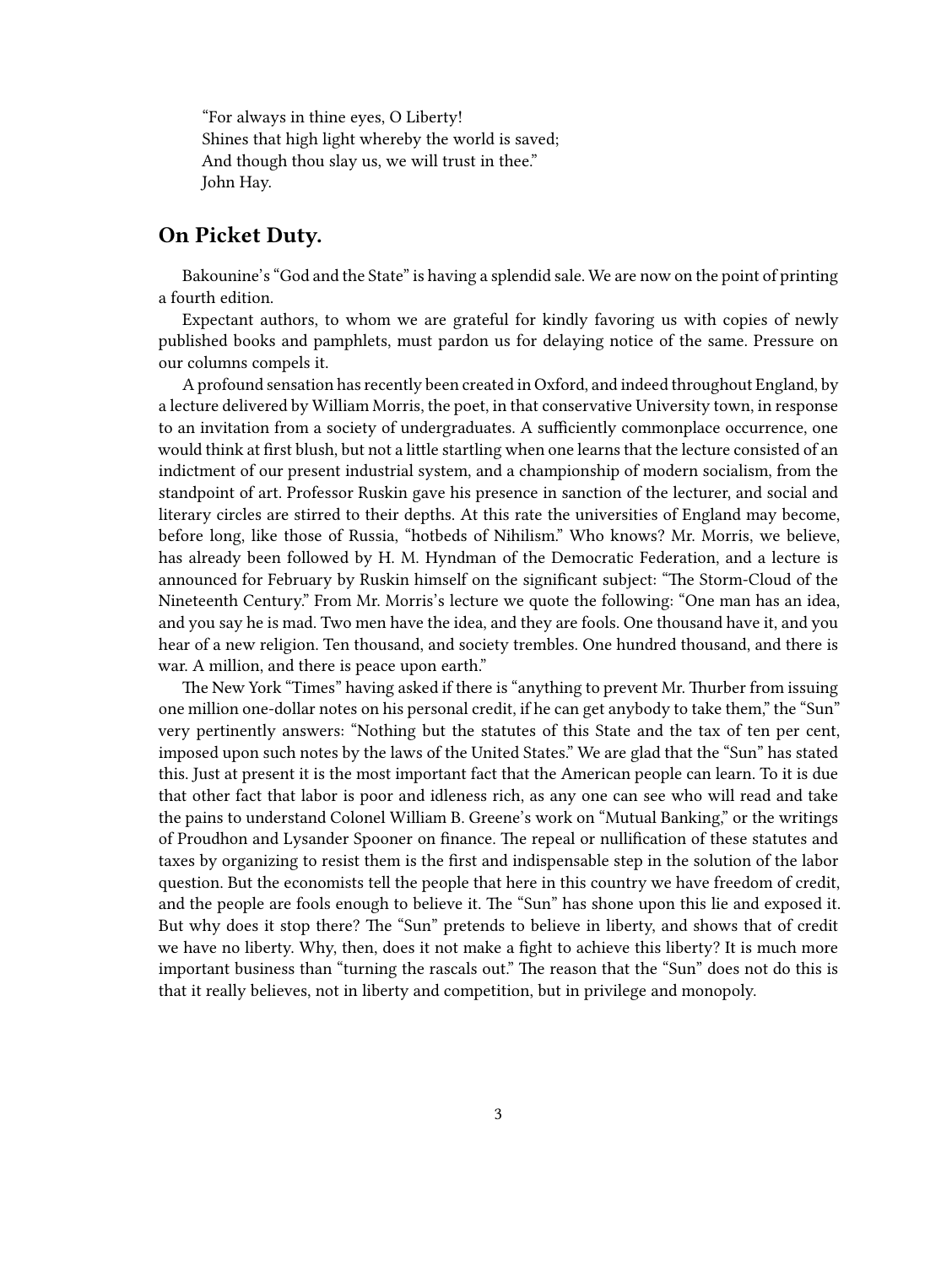### <span id="page-3-0"></span>**Two Reformers Contrasted.**

Many good people, and especially radicals, are in the habit of reverently looking back to Martin Luther as their intellectual ancestor, a habit which the recent floods of adulation poured out in honor of that much overrated man have probably done not a little to confirm. To all such, Liberty, in translating from "Le Révolté" the following "Thoughts of a Proletaire upon Luther and Munzer," furnishes a startling eye-opener as to the true character of the "Father of Protestantism:"

The Protestant *bourgeoisie* is rejoicing. For several months it has been getting ready for processions, concerts, and meetings, in celebration of the four hundredth anniversary of the birth of the *great man* who four centuries ago was already the incarnation of the egoistic type of the modem *bourgeois*.

The thought of Luther, like that of the *bourgeois* of to-day, was superficial; it never rose to the height of a disinterested philosophy exempt from narrow class prejudices. On the contrary, the whole reform of Luther took into account at every step the desires and aspirations of the rich, the nobles, and the *bourgeois*.

Far from initiating himself in the faith of John Huss burned alive at Constance, Luther, four centuries before Garabetta, denied the existence of the social question, and summed up all the needs and duties of man in faith.

Little matters it to him that the poor suffer all the tortures of Gehenna on this earth; "let them believe, and they shall have future life" as a reward.

This dogma tums up the whole philosophy of the great reformer, and explains at the same time his success and the halo with which the rich surround his memory.

And who were, in fact, the protectors and allies of Luther? Princes and *bourgeois* to whom "rape," says M. Weil in his "History of the War of the Peasants," "was a gay frolic, and if the father or brother of the unfortunate victim attempted any resistance, he was dragged into the court by the lansquenets of the duke and exposed, half naked and with hands tied, to the outrages of a pack of drunken courtiers."

To the friends of Luther, to his most powerful disciples, "the peasant is only a beast of burden which, succumbing under its load, will rise again under the spur of a few lashes on its back."

In rebelling against the Pope Luther only championed the interests of the nobles and the rich, who found it useless to have priests and bishops by their side to extort from the people what would otherwise go into their own pockets. The dukes and the *bourgeois* saw in the Reformation only a means of getting rid of an accomplice who subjected them to severe competition in rape and robbery.

And, in truth, in what is the situation of the Protestant peasant and laborer superior to that of the Catholic wage worker? Does the Lutheran employer content himself with a smaller profit than the employer who pays his devotions to the Holy Virgin? Are we not as much oppressed, bunted down, and preyed upon by the disciples of Luther as by the pupils of Loyola? Is not the Lutheran faith as hostile to science as the Catholic religion? Is not Lutheranism as full of superstitions as Catholicism? The great reformer believed in the devil, and to this day they show us in his chamber the inkstain left by the inkstand which he hurled at the horns of the king of hell!

What, then, was the progress accomplished by the Reformation? What is the value of Luther to humanity? In what was he greater than his contemporaries, the nobles and the rich, the enemies of light and of the people who desired to obtain it?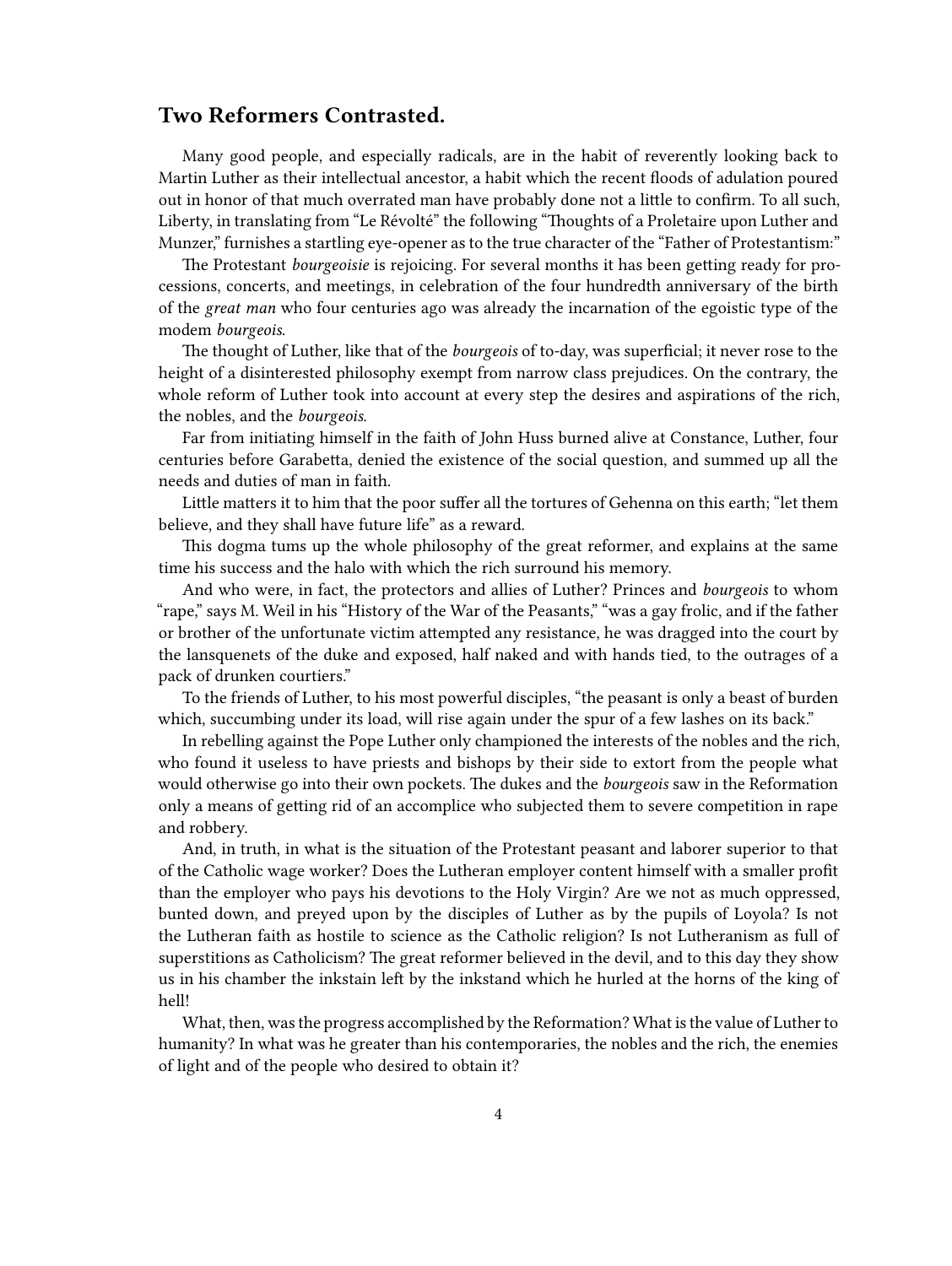Yes, at that very time the people, Luther's "beasts of burden," were already ripe for progress both in religion and in science and especially in social life.

At that very time the peasants were already making war upon property and proclaiming that

(1) "the meadows and pasture-lands usurped by the lords must return to the commune;"

(2) "that to all belong the birds and the fish in the rivers and the beasts in the forests, for to all in the person of the first man did the Lord give dominion over animals."

Just as Luther is the representative of the *bourgeoises* reforms, Thomas Munzer is the representative of the socialistic aspirations of the peasants. "In him were concentrated," says bis historian, "those elements of vitality which always seem to the people the majestic expression and personification of its needs. Powerful, energetic, audacious, endowed with a rude and savage eloquence, illumiated by a proud and inspired look, he felt himself called in all the points of his being to carry out through the masses the cherished plans of his heart and mind.

"Urged on by the desire for equality, Munzer travelled through the country, lighting everywhere the flame which devoured him. He was to be seen by turns in the churches, in cottages, by the roadside, under the eternal canopy of the forests, thundering to-day against the oppressors of the weak, to-morrow describing in words of fire the era of fraternity and equality which he heralded.

"'We are all brothers,' he cried to the people, eager to hear him; 'whence comes, then, this distinction in rank and fortune which tyranny has introduced between us and the great people of the world? Why should we groan in poverty and be overwhelmed by evils, while they swim in delights? Have we not a right to an equality of the goods which by their nature are made to be shared without distinction among all men? Restore to us, rich men of the century, greedy usurpers, restore to us the goods which you hold back with so much injustice; it is not only as men that we have a right to an equal distribution of the advantages of fortune, it is as Christians.'"

The effect produced by these words was marvellous. Germany was immediately agitated by a secret ferment of which the centre was at Oldstadt, Where Munzer lived.

The lords, dukes, and bishops began to think of taking measures against the terrible events which were preparing. At first they parleyed, trying to gain time in order to gather a sufficient force. Luther, for his part, by voice and pen, urged all the princes to rise against the peasants. The latter then began to get excited in their confidence. They demolished castles, burned monasteries, amusing themselves by humiliating the lords in a thousand ways, and making them march in the rear of the army dressed in rustic garments and bearing no arms.

These manifestations, which kept increasing, inspired in Luther, who did not understand them, a terrible fright. The great man was even guilty of the infamy of pointing out Munzer to the court of Saxe as one of the most dangerous of men who should be pursued everywhere like a wild beast.

Munzer did not lose courage. To gather all his forces at a single point as well as add still further to the moral intensity of the partisans of equality, he first issued a manifesto coached in ardent and violent terms.

"Fear nothing," he said to the peasants in concluding; "be united and do not fall back. As soon as you fall back you are lost, you, your wives, and your children. Let those who fear death remain behind. A thousand men resolved to die are stronger than fifty thousand wavering men. If you do not come out victorious from the struggle, unhappy will it be for yoe and your descendants! If you were serfs before, after you will be slaves. You will be sold like horses in the market-place. At the slightest breath you will be seized bodily as rebels, deprived of air and food, put to the torture, and finally empaled. Your daughters will be the mistresses of your lords, and your sons,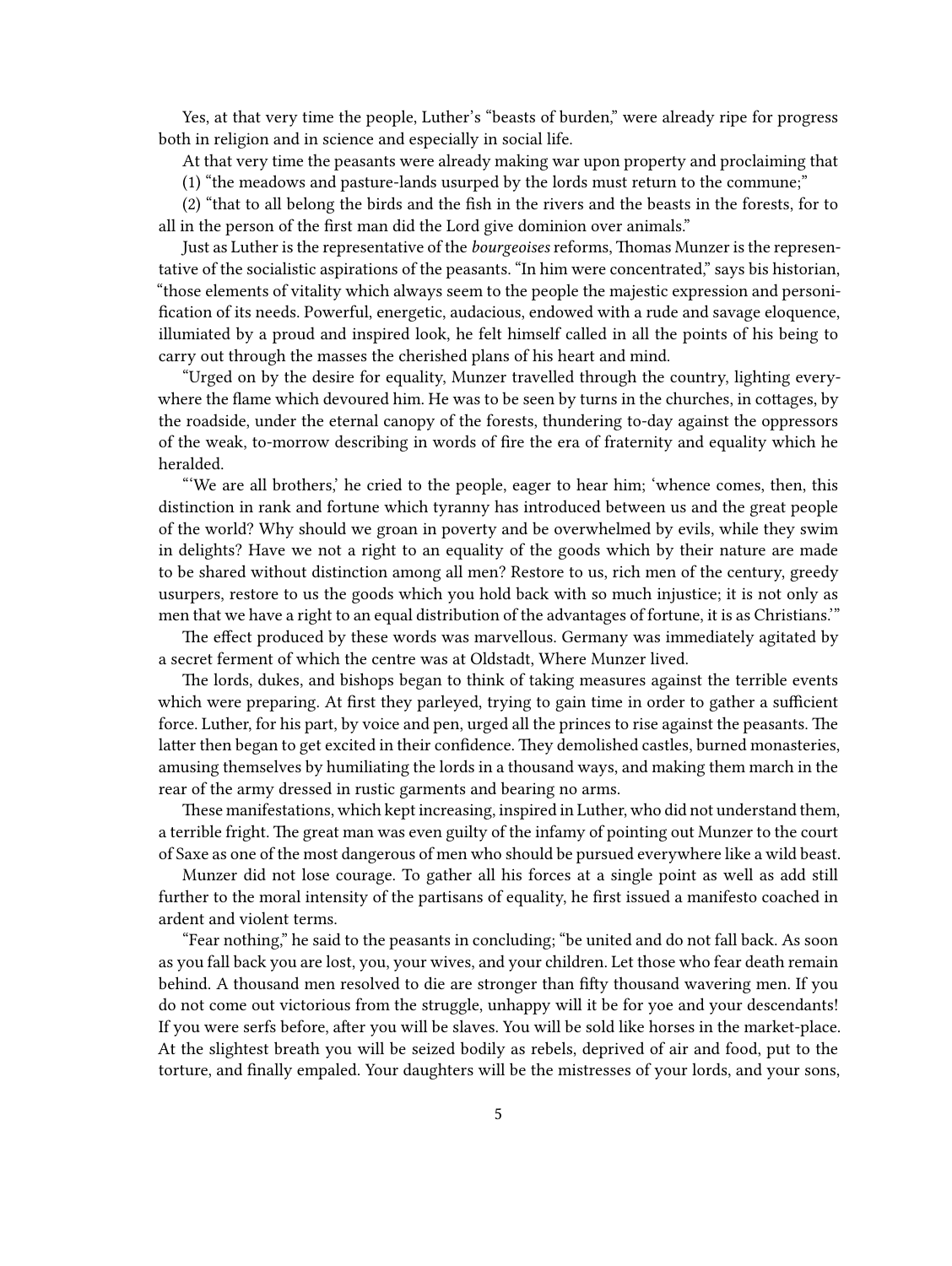their lackeys, will hold the hands of their sisters that they may be outraged and then cast aside like the rind of citron after the pulp has been sucked from it. . . . You see that there is nothing left for you but to conquer. Such a life is a thousand times worse than death, death preferable to life."

Then, directly rebuking Luther, he added:

"Never listen to the voice of those men who prove to you by the Gospel that you have the right to be free and end by exhorting you to bend the head under slavery. They are half men who, through fear to die, prefer to make themselves unworthy to live. . . .

"A people which is not free is not Christian!

"Be first free; then we may be Christians to live according to the law of God."

Several times Munzer gathered regiments of peasants numbering from five to ten thousand men; they fought victorious battles with the princes, but the enemy with its innumerable forces was stronger, and Munzer was taken prisoner. The princes submitted him to torture, and amused themselves over the contortions and grimaces which the instrument of torment imprinted upon his dislocated body and martyr's face. Once, after the torture, such an attack of fever seized him that he drank twelve pitchers of water without succeeding in quenching bis thirst. These acts of barbarism were repeated at intervals for six months, and, when the princes discovered that they could draw nothing from him, they had him beheaded.

And Luther?

He applauded at the defeat of the peasants and at the torture of his rival, Munzer.

And that is why the *bourgeois* celebrate the four hundredth anniversary of the birth of their favorite reformer.

"A free man is one who enjoys the use of his reason and his faculties; who is neither blinded by passion, not hindered or driven by oppression, not deceived by erroneous opinions." — Proudhon.

### <span id="page-5-0"></span>**To Our Readers.**

The long delay in the appearance of this issue of Liberty, and the long intervals which will elapse between the issues for a number of months to come, render an explanation necessary. We are constantly in receipt of urgent appeals from our subscribers to enlarge Liberty and publish it weekly. There is nothing that we are more anxious to do. With the help of our readers we can do it. How much help we can count on, how many sacrifices the people who write to us are ready to make to secure the end they desire, we propose now to find out. Accordingly we have put in operation a plan which, if sustained promptly and heartily and generously by those who are to be invited to aid in its execution, will speedily result in making Liberty a twelve-page weekly. Those to whom we intend to appeal will soon hear from us privately. To the prosecution of this purpose and to the payment of debts already incurred we must for the present bend nearly all our energies, and consequently, until further notice, Liberty will appear not oftener than once in two months. If successful, we shall rejoice and work with renewed energy. If we fail, we shall nevertheless be able some months hence — perhaps four or five, perhaps eight or ten — to resume fortnightly publication. *In any event, Liberty will live, do its work, and prevail.*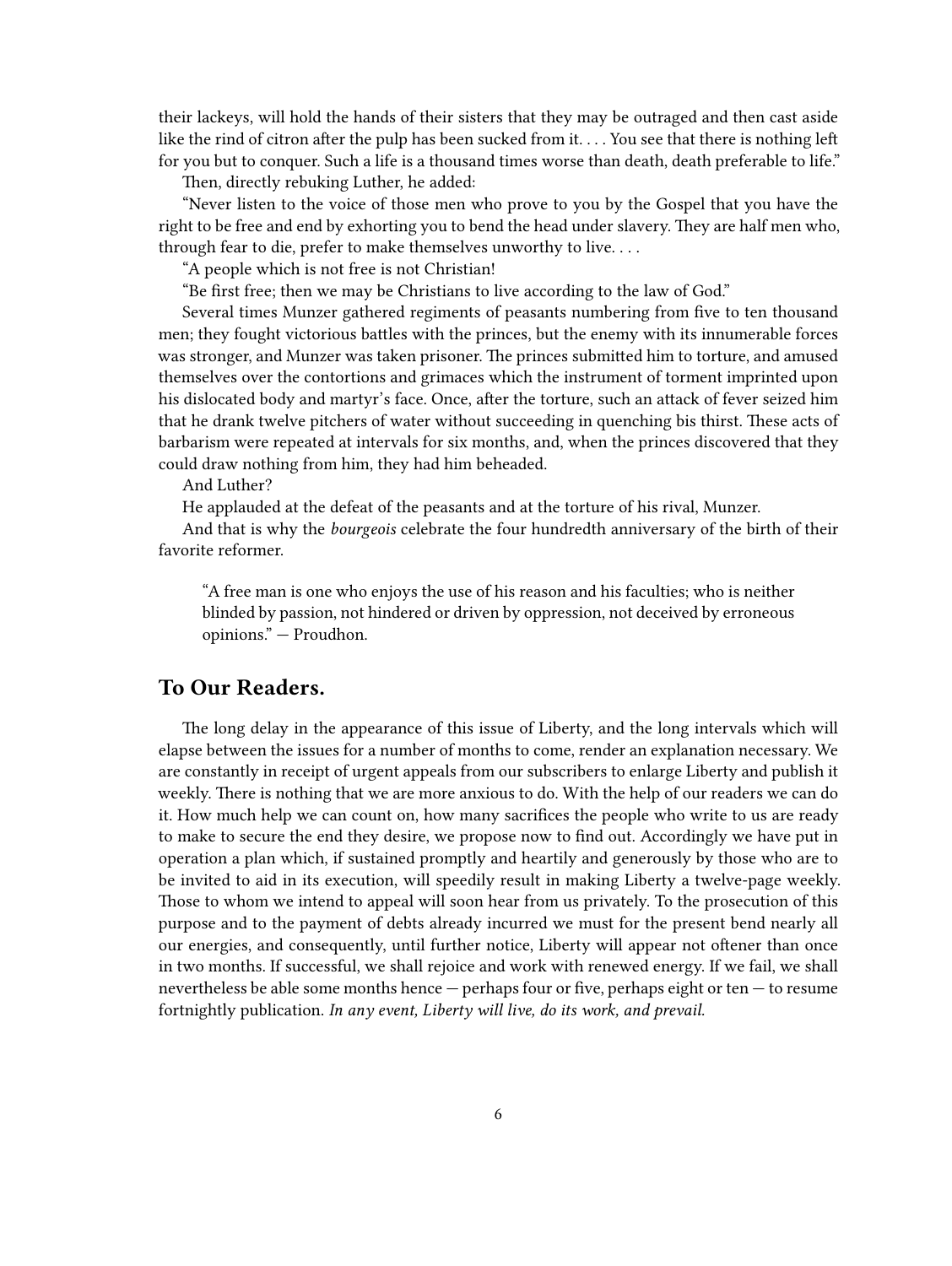#### <span id="page-6-0"></span>**Proudhon Viewed by a Ph.D.**

It is becoming the fashion in these days for the parsons who are hired, either directly or indirectly, consciously or unconsciously, to whitewash the sins of the plutocrats, and for the professors, who are hired, either directly or indirectly, consciously or unconsciously, to educate the sons of the plutocrats to continue in the transgressions of their fathers,— it is becoming the fashion for these to preach sermons, deliver lectures, or write books on socialism, communism, anarchism, and the various other phases of the modern labor movement. So general, indeed, has become the practice that any one of them who has not done something in this line begins to feel a vague sense of delinquency in the discharge of his obligations to his employer, and consequently scarce a week passes that does not inflict upon a suffering public from these gentlemen some fresh clerical or professorial analysis, classification, interpretation, and explanation of the ominous overhanging social clouds which conceal the thunderbolt that, unless the light of Liberty and Equity dissipates them in time, is to destroy their masters' houses.

The attitudes assumed are as various as the authors are numerous. Some are as lowering as the clouds themselves; others as beaming as the noonday sun. One would annihilate with the violence of his fulminations; another would melt with the warmth of his flattery and the persuasiveness of conciliation. These foolishly betray their spirit of hatred by threats and denunciation; those shrewdly conceal it behind fine words and honeyed phrases. The latest manifestation coming to our notice is of the professedly disinterested order. Richard T. Ely, associate professor of political economy in the Johns Hopkins University at Baltimore and lecturer on political economy in Cornell University, Ithaca, N. Y., comes to the front with a small volume on "French and German Socialism in Modern Times," the chapters of which, now somewhat rewritten, were originally so many lectures to the students under his charge, and substantially (not literally) announces himself as follows: "Attention! Behold! I am come to do a service to the friends of law and order by expounding the plans and purposes of the honest, but mistaken, enemies of law and order. But, whereas nearly all my predecessors in this field have been unfair and partial, I intend to be fair and impartial." And we are bound to say that this pretence has been maintained so successfully throughout the book that it can hardly fail to mislead every reader who has not in advance the good fortune to know more than the author about his subject.

We cannot examine the work in detail. The author begins by briefly tracing the origin of social agitations and grievances, and drawing distinctions more or less accurate between socialism and communism and the various subdivisions of both, and then devotes a chapter to each of the more important, generally personifying them in the lives and works of their founders or leaders. And here, by way of parenthesis, let us remark that the distinction implied in the title of the work is unjustifiable, to begin with. There is no such thing as French socialism or German socialism. Socialism knows no nationality. It prides itself on its cosmopolitan nature. The fact that the founder of a certain school of socialism is born in France does not make that school French. A man has to be born somewhere, and, if he enunciates a theory, naturally gains the bulk of his earlier adherents in the vicinity of his birthplace or residence; but the theory itself is indigenous in no sense except the very general one in which everything else is.

The principal men with whom Professor Ely deals are Baboeuf, Cabet, Saint-Simon, Fourier, Louis Blanc, Proudhon, Rodbertus, Marx, and Lassalle. Whatever misrepresentations he may have been guilty of toward any of these men except Proudhon, he will not be convicted of them here. That judicial task we shall leave to the followers of each, who should be better qualified than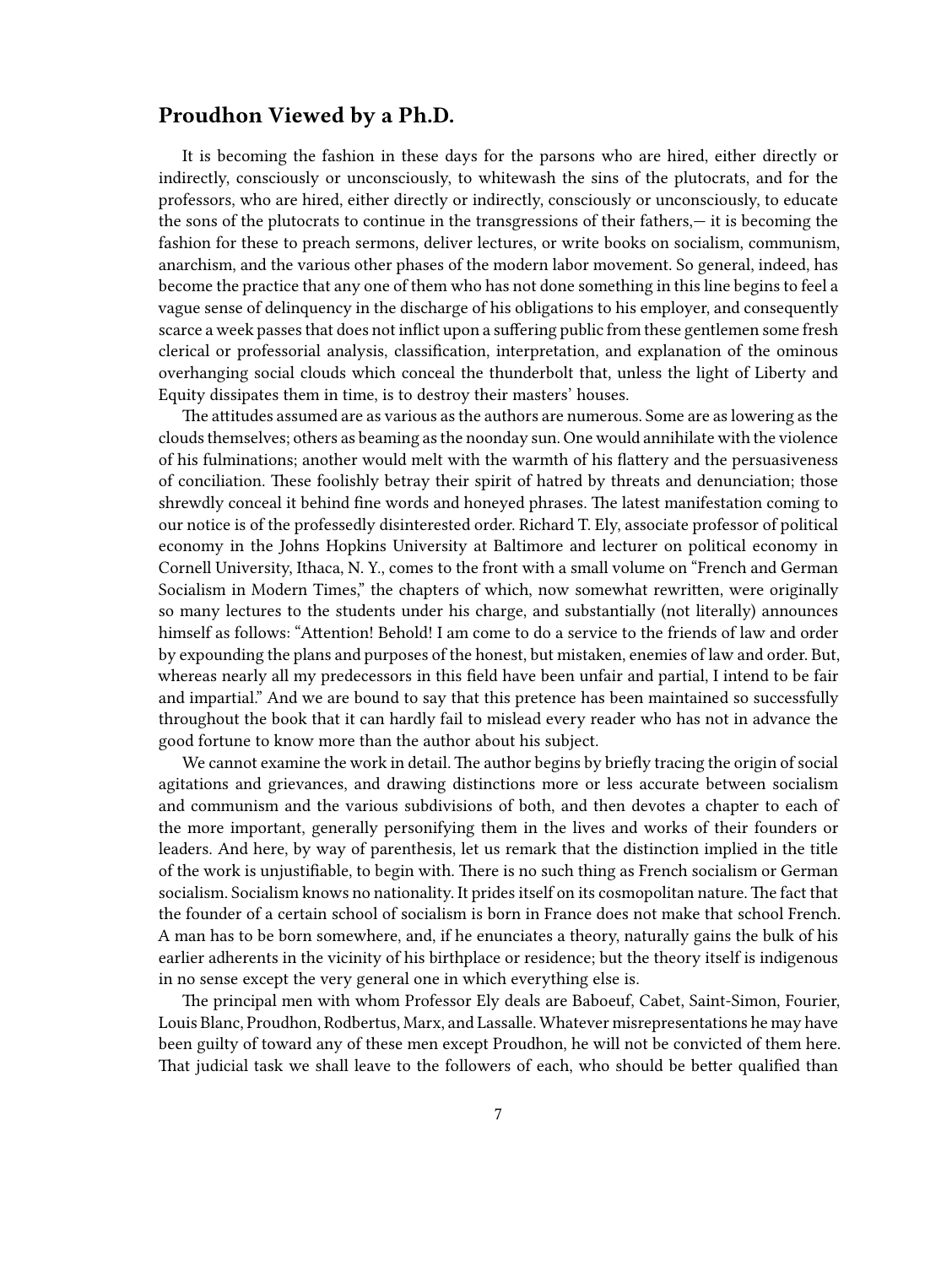ourselves to render an intelligent verdict. Of his chapter on Proudhon, however, Liberty may appropriately speak.

This chapter swarms with the grossest errors. It must convey the impression to any intelligent student of Proudhon that the only one of his works which the author has read with any care is the "What is Property?" The argument of some portions of that work he does indeed condense and present with an approximation to accuracy, but other portions even of that he misquotes, mistranslates, and misinterprets, and in treating the other works of Proudhon he generally distorts them almost beyond recognition "What is Property?" he ranks first in importance, whereas it is beyond reasonable dispute that, great as it is, it does not compare in acuteness or intrinsic value with the "System of Economical Contradictions," the "Solution of the Social Problem," the "General Idea of the Revolution of the Nineteenth Century," or that gigantic monument, "Justice in the Revolution and in the Church." In abstracting "What is Property?" Professor Ely could not well avoid quoting passages distinctly and bitterly antagonistic to communism, but in order that these might not tend to weaken the prevailing and erroneous impression that Proudhon was a communist, he volunteers the finical and strained explanation that "he was not a communist in the sense of favoring communities such as we see in a few places at present, because they involve control and authority. He was, on the contrary, in favor of anarchic equality. The distinction might be made by saying that he was a communist, but not a communitarian." Professor Ely may perhaps attempt to justify this as consistent with his statement in the chapter on Baboeuf that "the central idea of communism is economic equality," but any schoolboy who stops to think can tell him that such is not the central idea of communism. If all men through our present methods of producing and distributing wealth should succeed in accumulating equal fortunes, there would be a condition of economic equality, but there would be no communism, that is, no more than at present, for the existing social and governmental machinery is, in some of its phases, to an extent communistic. The central idea of communism is possession or use or administration in common, with no individual lines of division and no data for drawing any. This idea is susceptible of many qualifications, but in its entire absence there is no communism. There is compulsory communism and voluntary communism; Proudhon believed in neither. There is universal communism and partial communism; Proudhon believed in neither. He believed in individualism, and in free association on the federative principle of contract, and in nothing else. But, if the idea should get abroad that he was not a communist, his influence would be multiplied tenfold. To Professor Ely that is a consummation not devoutly to be wished, and he therefore tries to confirm the popular error by evasive tricks of speech.

In still another way he tries to prejudice his reader against Proudhon by saying that "he hated the rich as a class, if not individually," adding that "afterwards his hatred turned into contempt and he became calmer, though it is probable that he always retained a certain bitterness of feeling." As proof of this he quotes the following, which Proudhon wrote to the Besancon Academy: "When I sought to become your pensioner, I was full of hate for that which exists and of projects of destruction. My hatred of privilege and of the authority of man was without measure. Perhaps I was sometimes wrong in confounding in my indignation persons and things; at present I only know how to despise and complain. In order to cease to hate, it was only necessary for me to understand." Now, the not too observant reader who should not chance to notice that this is quoted from the preface to "What is Property?" the first large work which Proudhon wrote, would get the idea from Professor Ely's words that Proudhon lost the hatred referred to only late in life, and the all his earlier works were written under its influence. To show that Professor Ely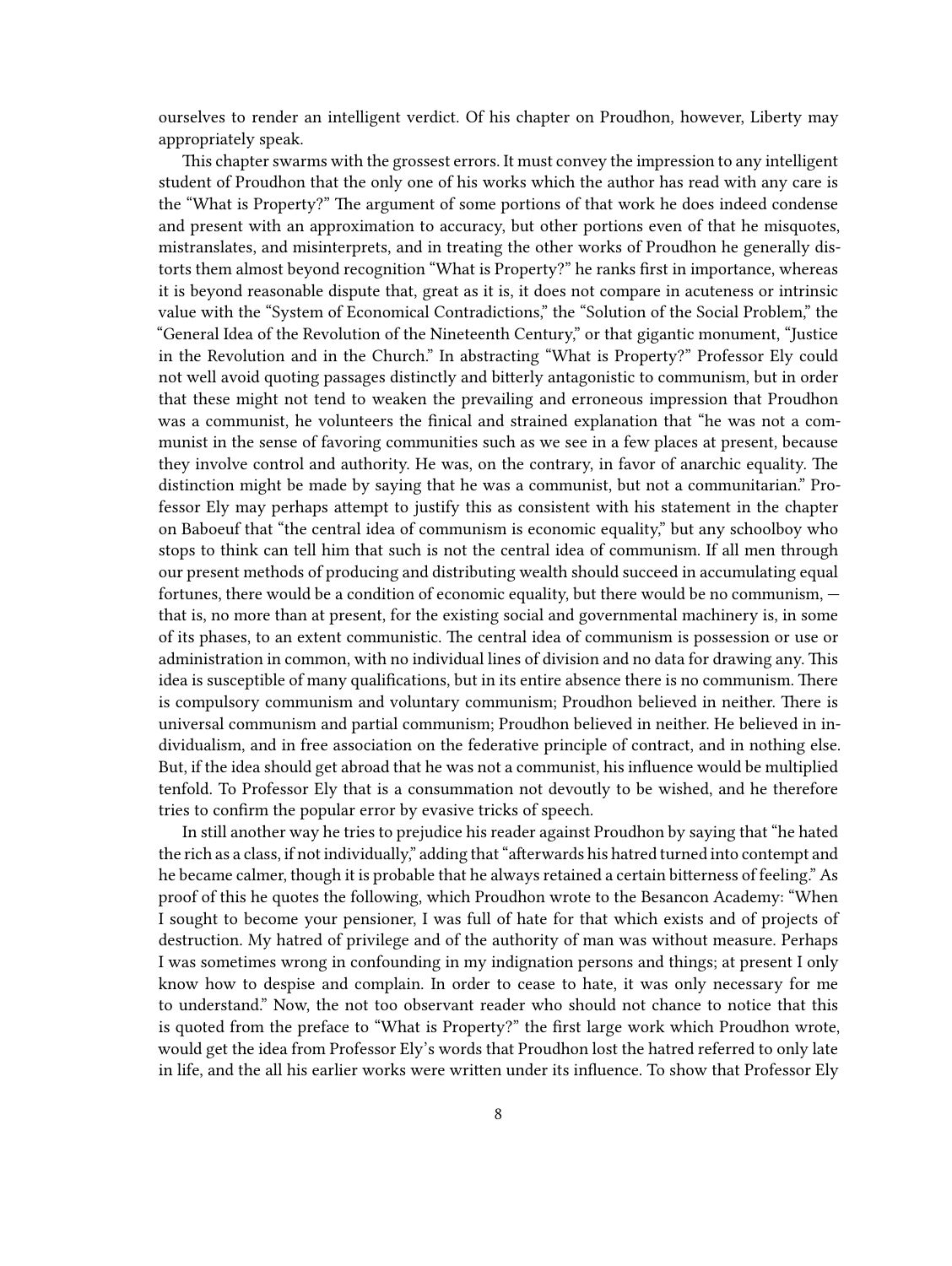meant to leave such an impression, we need only to call attention to a significant omission from another long quotation with which he closes his chapter.There be prints Proudhon's marvellously eloquent prayer to the God of liberty (calling it, by the way, an "appeal to the Deity," as if it were addressed to some theological ghost instead of to a principle personified for the time being for rhetorical purposes), but omits from the closing sentences the passage which we here print in italics: "Inspire the strong one, the wealthy one, whose name my lips shall never pronounce before thee, with horror on account of his robberies; *let him be the first to apply for admission to the redeemed society; let the promptness of his repentance be the ground of his forgiveness!* Then the great and the small, the rich and the poor, will unite in one ineffable fraternity; and all together, chanting a new hymn, will re-eract thy altar, O God of liberty and of eqyality!" There is no reason conceivable by us why any honest man should omit the words italicized. He could not have done so from lack of space, for the quotation occurs on the closing page of Professor Ely's chapter and ends only half-way down the page. Why, then, were the words left out? It will be seen at once that, without them, the passage appeared to sustain Professor Ely's charge that Proudhon hated the rich, while, with them, it left the charge without foundation. Need more be said?

Another erroneous impression, though not of much consequence except as additional evidence of the confusion which Professor Ely leaves behind him, is carried by these words: "The essay on Property is important, because it led socialists and even political economists to a revision of their theories and a more careful observation of facts. Louis Blanc discouraged fantastical and supernatural schemes of reform, but the sharp, cutting criticism of Proudhon, directed now against the communists, now against the Saint-Simonians and Fourierists, now against the political economists, rendered them impossible. High-priests and revealers of visions could henceforth count on no favor on the part of the laborers." One would infer from this that Proudhon and Louis Blanc were engaged in united, or at least sympathetic, warfare upon utopias and risions, whereas in reality the highest of the "high-priests" whom Proudhon never tired of puncturing with his "sharp, cutting criticism" was Louis Blanc himself, whose schemes of reform he often showed to be arbitrary and unscientific in the extreme. This bull confirms our suspicion that Professor Ely has practically confined his reading to "What is Property?" for in that work Proudhon has page after page of attack upon Saint-Simon, Fourier, and the communists, while Louis Blanc, if we remember correctly, is not so much as referred to, the criticisms upon him occurring in later works.

A more important and inexcusable offence against the truth is Professor Ely's insinuation that Proudhon's "Bank of the People" failed in consequence of its own demerits. The fact is that, as long as it was allowed to live, it met with remarkable success, and that it was because of this very success and the danger therefrom to the privileged classes that Louis Bonaparte, taking advantage of one of Proudhon's speeches against him to charge him with a political offence, caused his imprisonment for three years and the winding-up of the bank's affairs. The effect of this sentence upon the bank is thus described by J A. Langlois in his sketch of Proudhon's life:

Proudhon had not abandoned for a single moment his project of a Bank of Exchange, which was to operate without capital and a sufficient number of merchants and manufacturers for adherents. This bank, which he then called the "Bank of the People," and around which he wished to gather the numerous working-people's associations which had been formed since the 24th of February, 1848, had already obtained a certain number of subscribers and adherents, *the latter to the number of thirty-seven thousand.* It was about to commence operations, when Proudhon's sentence [in March, 1849] forced him to choose between imprisonment and exile. He did not hes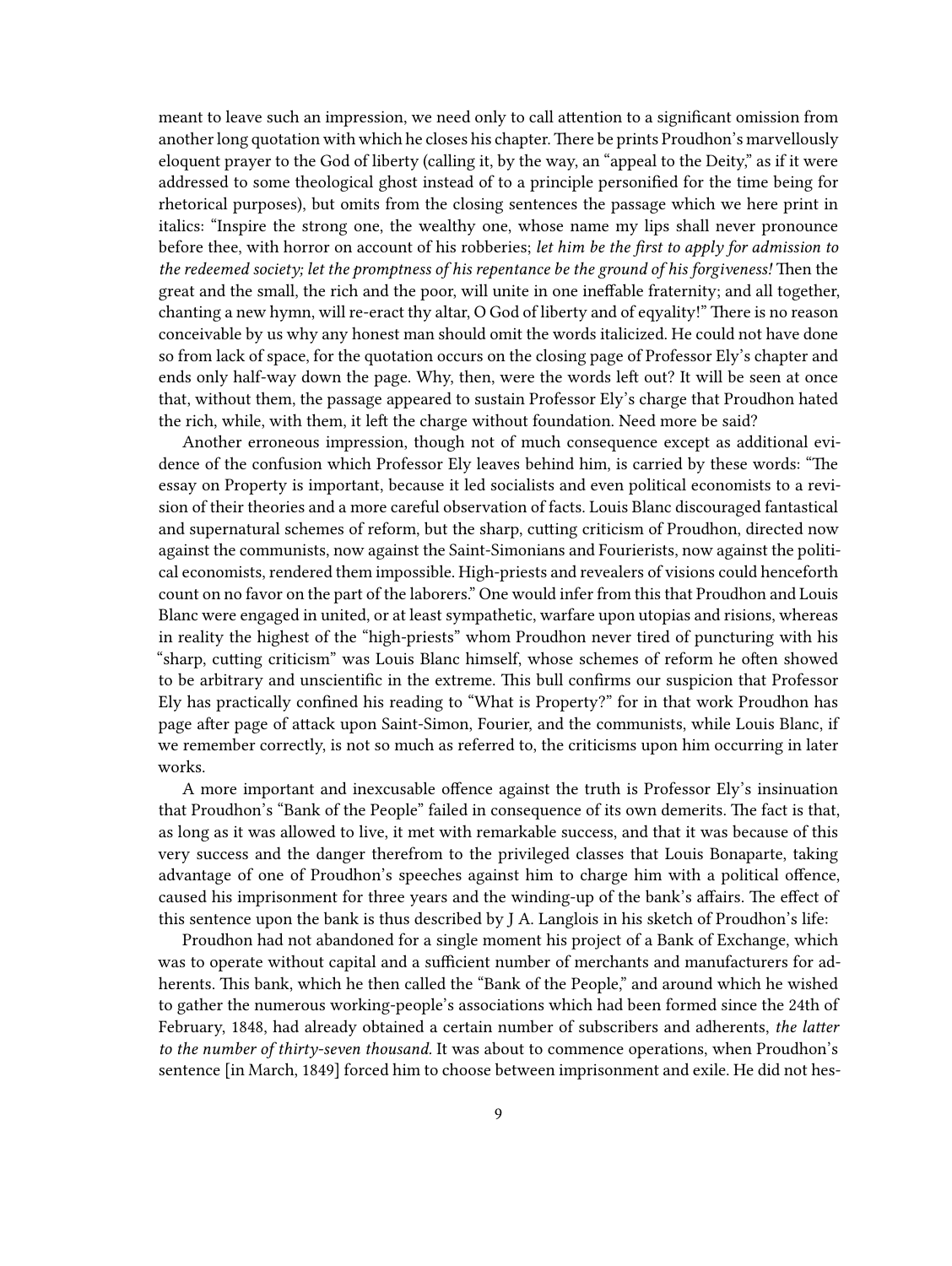itate to abandon his project and return the money to the subscribers. He explained the motives which led him to this decision in an article in *"Le Peuple."*

And yet Ely has the assurance to make the following statement without qualification or explanation: "He attempted the execution of his plan without the aid of the state, by the erection of a bank, which failed about April 1, 1849, after an existence of a few weeks. Thus ended the attempt of the last great French socialist to carry out a scheme of social and economic regeneration." How wicked is this attempt to misrepresent! And how evident, when the facts are once stated! But it was highly important to Professor Ely's case and to his clients, the "friends of law and order," that this bank should be pooh-hoohed out of sight; for, if any civilized nation should ever permit the existence of any similar bank, its inauguration would be the beginning of the end of privilege, poverty, crime, and tyranny, and it is upon privilege, poverty, crime, and tyranny that the "friends of law and order" live.

Knowing this, Professor Ely, not satisfied with misleading his readers as to the cause of the bank's downfall, tries to complete its ruin by misstating the nature of the bank. Confounding it with the warehouse system which many socialists have advocated, he describes it as "a great national bank, in which product shall be exchanged against product without any intermediaries, so that money-mongers shall not be able to stop the circulation and thereby the production of goods. Paper money is to be given in exchange for whatever is brought to this place of deposit." This is the crowning outrage. After taunting Proudhon repeatedly with being "powerful as a destroyer but weak as a constructor," "unable to effect his synthesis," etc., Professor Ely, when he comes to deal with the synthesis, twists it into unrecognizable shape. Proudhon's banking system, which was to result in the abolition of usury in all its forms, was the dearest product of his mind. If this, he declared, be not true and sound in its essential features then there is no ground for socialism to stand on. At least, then, he should be fairly dealt with here. But instead, the vagaries of the utopians whom ho combated are foisted upon him by Professor Ely, and he is made to shoulder the warehouse system of finance. With this, however, the "Bank of the People" had really next to nothing in common. Instead of being a place for the exchange of products against products, it was not to deal in products, but in the titles to products. Instead of dispensing with intermediaries, it provided for a great increase of them, — that is, for a vast increase in the volume of the currency by vastly extending its basis. Instead of giving paper money "in exchange for whatever is brought to this place of deposit," it was to give paper money only in exchange for sound business paper, mortgages, and other acceptable securities. "Every subscriber," said Proudhon, "shall have an account open for the discount of his business paper; and he shall be served to the same extent as he would have been under the conditions of discount in specie, that is, in the known measure of his faculties, the business he does, the positive guaranties he offers, the real credit he might reasonably have enjoyed under the old system." Every subscriber bound himself to receive the bank's paper at par in payment of all debts, and in settlement of all transactions, but the products thus to be bought by the holders of the paper were to be found in the stores and workshops of the subscribers, and to have no relation whatever to the bank. A full description of Proudhon's bank cannot be given here. Suffice it to say that it is simply an institution for exchanging at cost — that is, at one per cent, or less — its own widely known credit for the narrowly but certainly known credit of individuals, in order to facilitate exchanges, make cash payments the custom, and enable honest and industrious people to procure capital on terms that will not rob them of what they produce with it. But one would suppose from Professor Ely's account of it, on the contrary, that it is an enormous central storehouse for all products under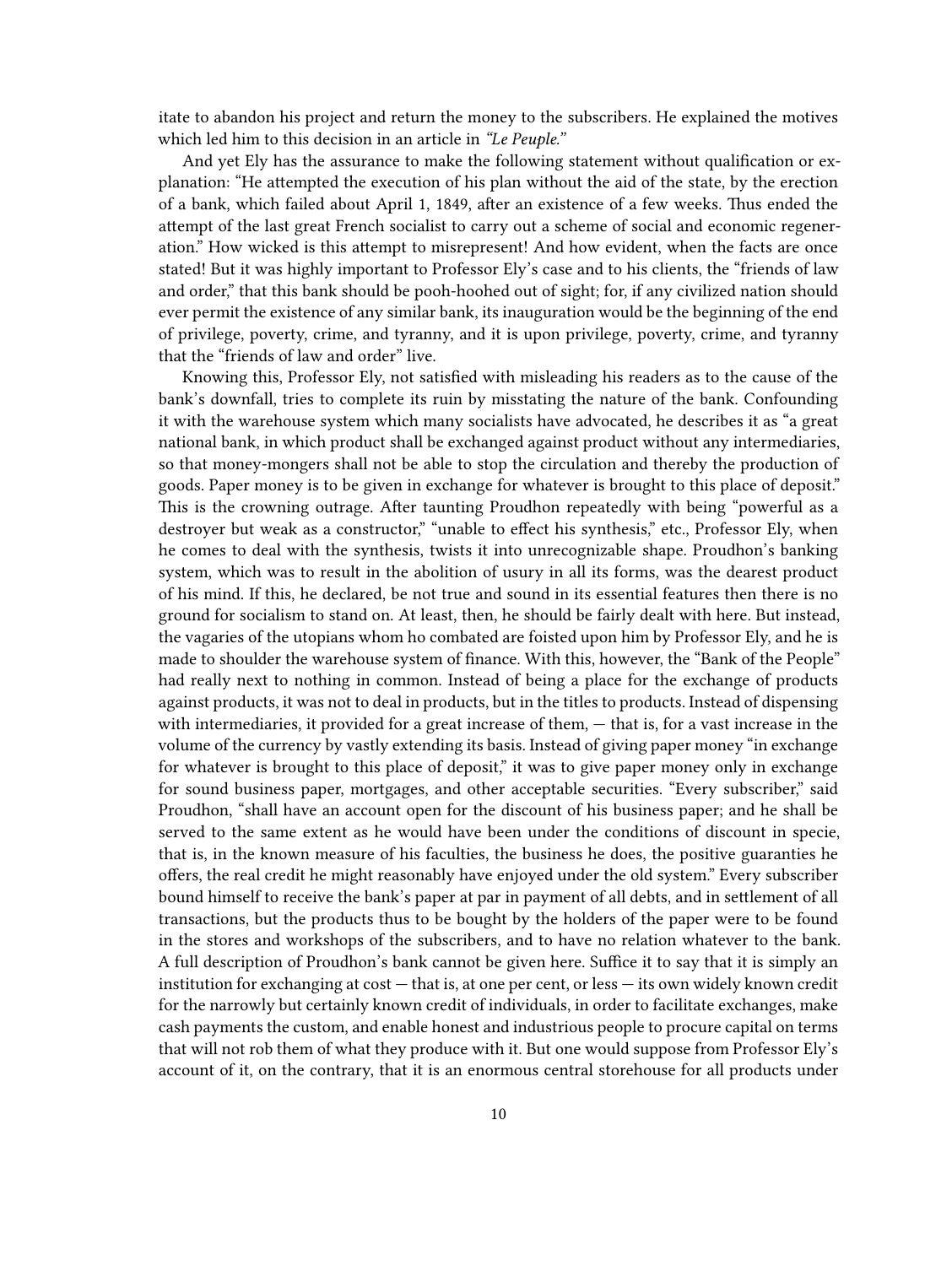the sun, whither all people may go, unquestioned, with their own products and barter them on the spot. Is this the sort of man to place in our universities to complete the education of what ought to be the flower of the nation's youth?

We have said enough. Some good people may complain that we have done wrong in accusing Professor Ely's intentions, when he may be, as he says the socialists are, honest though mistaken. Such an hypothesis, to be sure, is possible. but we have preferred to impale him on the other horn of the dilemma, feeling that it would be less cruel than to wound a college professor in his tendered part by accusing him of ignorance and stupidity. If, however, the latter be the true explanation, attention should be called to a typographical error on the title-page. There the book purports to have been written by "Richard T. Ely, Ph.D" Evidently it should read "Richard T. Ely, D.Ph.," mystic letters which the orthography of Artemas Ward explains as generally standing after the names of those who have earned the degree of Dam Phool.

*Note.* — After the above was in type, we were furnished good evidence of its timeliness by the arrival of the San Francisco "Truth" containing a highly complimentary review of Professor Ely's book. Delighted by the professor's admission that socialists are honest, the editor immediately describes the professor as "honest, truthful, and just." You tickle me, and I'll tickle you. Has a man, then, only to admit his opponent's honesty and good intentions in order to obtain a license to misrepresent his views to the public in the most reckless manner? The presumption is that the editor of "Truth" has never looked beneath Professor Ely's compliments to find out whether his substantial statements are accurate and just, and the probability is that, had be done so, he would not have been able to decide. Just there lies the most sorrowful feature of the matter, — in the fact that a man who appears before the public as a teacher of socialism does not know enough about it to tell when it is misrepresented and when it is treated fairly.

Beecher said on Thanksgiving Day that the government must pursue one of two policies towards the Mormons, — either utter extermination or no interference whatever. He favors the latter. Beecher, although a contemptible hypocrite, is gifted with more than the usual measure of common sense.

## <span id="page-10-0"></span>**Individual Sovereignty.\***

The writer of this article is not the editor of Liberty. He is simply an editorial contributor. Whatever he writes in this capacity stands for the opinons heresies, and mistakes of the editor, and the latter must therefore necessarily shoulder the costs. On the "cost principle," therefore, which everywhere acts us solvent between confronting individual rights of assertion, the writer's literary product is unconditionally subject to alteration, abridgment, mutilation, or whatsoever else may suit the judgment or caprice of the cost-bearing editor. His will is supreme, unquestionable, and beyond appeal in the matter. His right of individual assertion is absolute.

But the writer peremptorily declines to have his articles mutilated. To disfigure, "blue-pencil," or qualify what to him seems his best thought and most righteous sentiment is to him next to an assault upon his mental integrity. He emphatically forbids it, and his right of assertion *per se* as to what shall not be done with his mental product is equally sacred with that of the editor.

Here then are two Anarchists, each asserting his inalienable individual sovereignty in direct opposition. It is at this point that the defender of what now falsely passes for government will step in and say: "I told you so! The unqualified exercise of individual sovereignty immediately ends in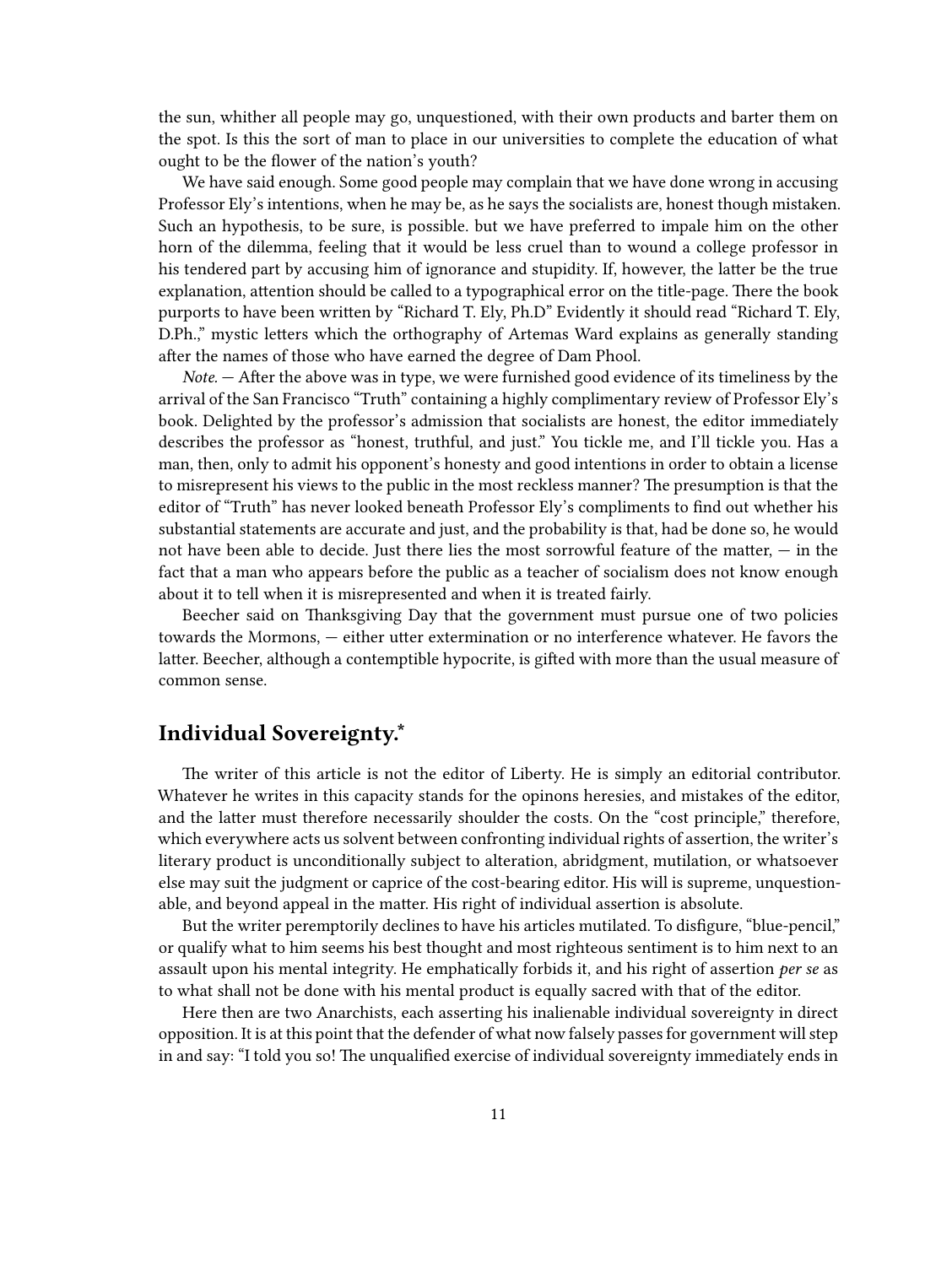chaos. It is simply impossible. It arbitrarily cuts off human activity and associate co-operation. It forbids compromise, that only bridge which makes civilization and effective association possible. It is fanaticism run mad."

Not so, friends. True, there is no compromise of the right of individual sovereignty, as regulated by the cost principle, permissible under our system; but this is not saying that all means of adjustment are thereby cut off. An almost inexhaustible field of expedients remains, after each party has asserted his sovereignty in direct opposition, whereby they may still co-operate with no compromise or violation of individual integrity.

And what we wish most forcibly to impress upon the reader is the fact that it is only as individual sovereignty is made absolute and inviolable that the possibility of honorable and effective adjustments is opened. The adjustment between the editorial contributor and the editor suggests itself at a glance. The former has simply to put his own name at the bottom of his article, and then the editor of "Liberty" has no more right to mutilate it than he has to mutilate the writer's nose or shorten his ears; which means that by subscribing his own name to his literary product he thereby individually assumes the costs of his own acts.

But under the State everything worthy the name of voluntary adjustment is in the nature of the case cut off. If the politicians who rob me decree that I shall pay taxes to perpetuate their machine, which I do not want and in whose making I had no voice, my opposing individual assertion is answered by the jail or the forcible confiscation of my substance. When a majority beats a minority of one at the polls, it straightway pounces jeeringly and despotically upon the defeated party like some infuriated beast that has finally fastened the death grip into the vitals of the victim, even though the rights and interests of millions of sovereign individuals are involved. This is not an adjustment. It is savagery pure and simple, gilded by the forms of law and custom.

Anarchy calls for voluntary adjustments in the place of arbitrary brute force. It finds the only possible basis of such adjustments in the complete and universal recognition of the sovereignty of each and every individual. Anarchy leads in the direct path of peace, love, and brotherhood, while the State is poised upon strife, blood, and despotic coercion. Choose which shall be your idol, reader, as you penetrate farther and farther into the true inwardness of our system.

\* This article is written by a dear friend of ours, living in another city, who frequently contributes to Liberty's editorial columns with great effect. It is suggested by the fact that we have sometimes felt obliged to modify his articles in minor particulars, not caring to be held responsible for that which we did not really endorse, although we do not remember an instance, so nearly do we agree, when his central thought or main argument has been altered, He has often been urged to write over his own signature, but as yet declines to do so. These circumstances have inspired in him the happy thought of making them an illustration of the harmonious working of the Anarchistic principle. In so doing he has written an article which we should not have wished to modify, even had he had taken away our right to do so by relieving us, in his opening sentence, of responsibility for it. — Editor Liberty.

## <span id="page-11-0"></span>**Yes, "Truth" Has Become a Liar.**

Burnette G. Haskell, *Editor of the San Francisco "Truth."*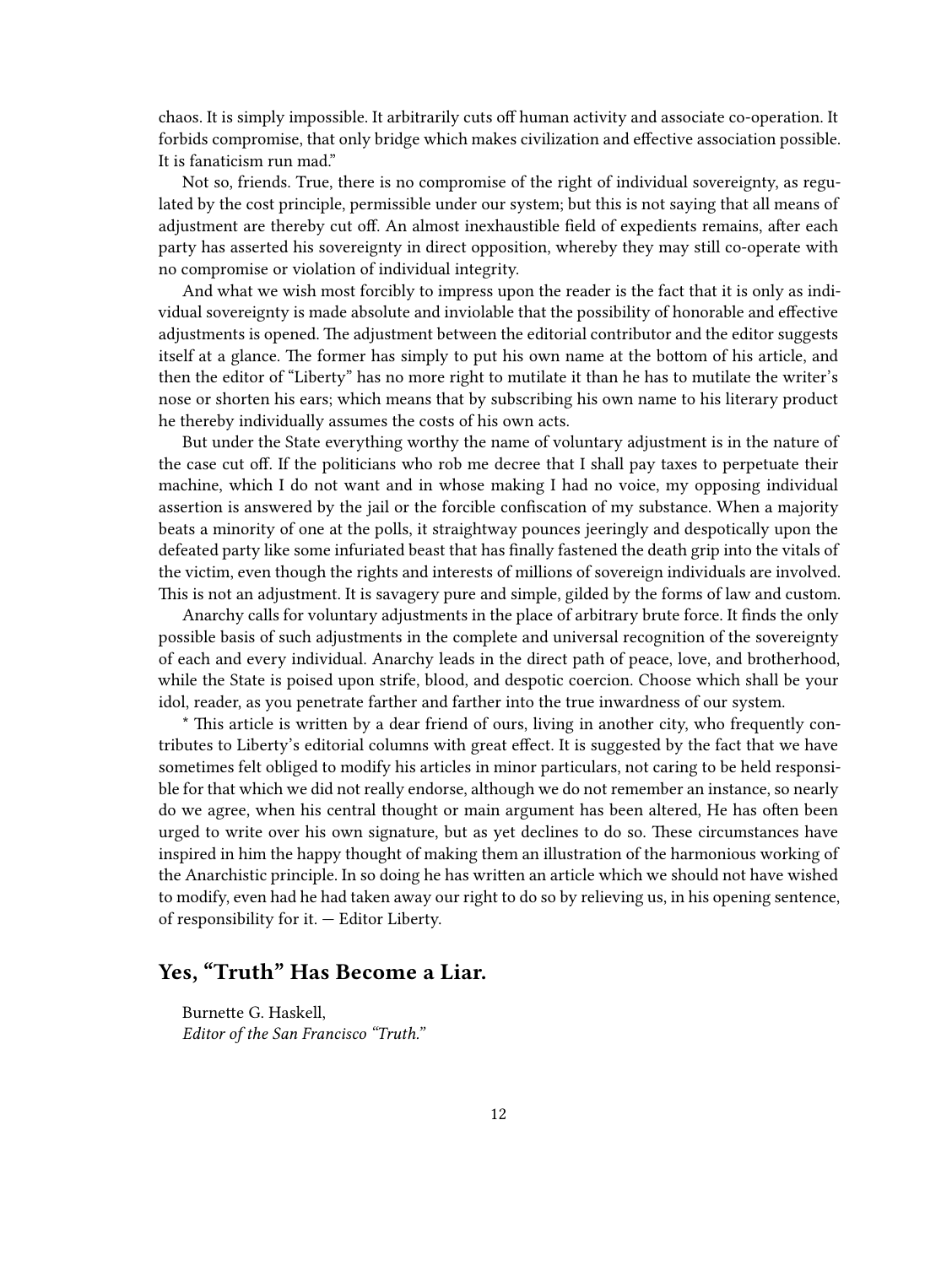Sir, — In the last issue of Liberty I had occasion to address to you an open letter, in which, basing my charges upon a succinct statement of facts, I arraigned you for conduct and methods of very questionable morality. To this letter you have made answer in your paper with a broadside which would fill a whole issue of Liberty. In it, however, you do not, because you cannot, meet the essential facts which I have stated But, finding yourself in a corner and feeling that you must do something, you meet my facts with falsehoods and my conclusions with a vituperation which, being supported by falsehoods instead of facts, is wholly unjustifiable and outrageous. Such a flood of lies, such an avalanche of abuse, such a torrent of "hifalutin" rhetoric as is contained in your rejoinder I have never seen elsewhere. Against such wantonness it is useless to argue. It defeats itself among all right-minded persons. So I propose simply to brand you as a liar, show it by one illustration, and pass on.

In the body of your reply I find these words addressed to me:

This journal is not a private enterprise as is yours. This paper is no profit making scheme as is yours. Here all money goes to propaganda. From your office you publish words of light and make a protit on their sale. From "Truth" within the past year thousands of socialistic tracts have been published and scattered far and wide among the people free as air. Bakounine's picture costs you three cents, and you sell it for fitty; Proudhon's portrait costs you the same, and you vend it for seventy-five! With you, sir, obtains the unworthy practices of ecclesiasticism. You deify an individual, and grow wealthy upon the coin received by selling to blind worshippers his saintly picture or his plaster cast. The Priests who begun thus ended by selling even the bones of their dead saints.

No one but myself can fully appreciate the amusing nature of this charge. Whenever I read it and then look at my pocket-book, a sense of that incongruity which is said to be the essence of humor takes full possession of me, and I explode into a loud guffaw. This, however, is neither here nor there. Whatever sacrifices I have made for the cause in which I am working, it is not my intention to parade them before the public unless compelled to it by more exacting needs than the present. So, leaving the question whether I am growing rich or poor, I deal here only with your specific assertions concerning the pictures of Bakounine and Proudhon as showing your disregard for the truth. You say that Bakounine's picture costs me three cents, and I sell it for fifty. The facts are these. Bakounine's picture is a photo-lithograph, and is printed from an electrotype which was produced by a mechanical process from a pen-and-ink drawing made by the artist from a photograph. It is a comparatively cheap method of getting comparatively fine picture, but nevertheless the electrotype alone cost me either nine or eleven dollars (I forget which) before a single picture was printed. Each copy printed involves an *additional* cost for paper and presswork of *five* cents. And yet you audaciously charged that the *total* cost of these pictures is but *three* cents each. As a matter of fact I have not got back one-third of my outlay. But more enormous still is your other statement that Proudhon's portrait costs me the same as Bakounine's and I sell it for seventy-five cents. Proudhon's portrait is a steel engraving, and one of the very finest. To get the plate alone cost me just one hundred dollars. Each copy printed for it costs me twelve cents extra for paper and presswork, and of my outlay on this picture I have got back much less than one-third. You dare not dispute these figures. I can prove them, if necessary, by my printers and engravers. And until they are disputed and disproved, you stand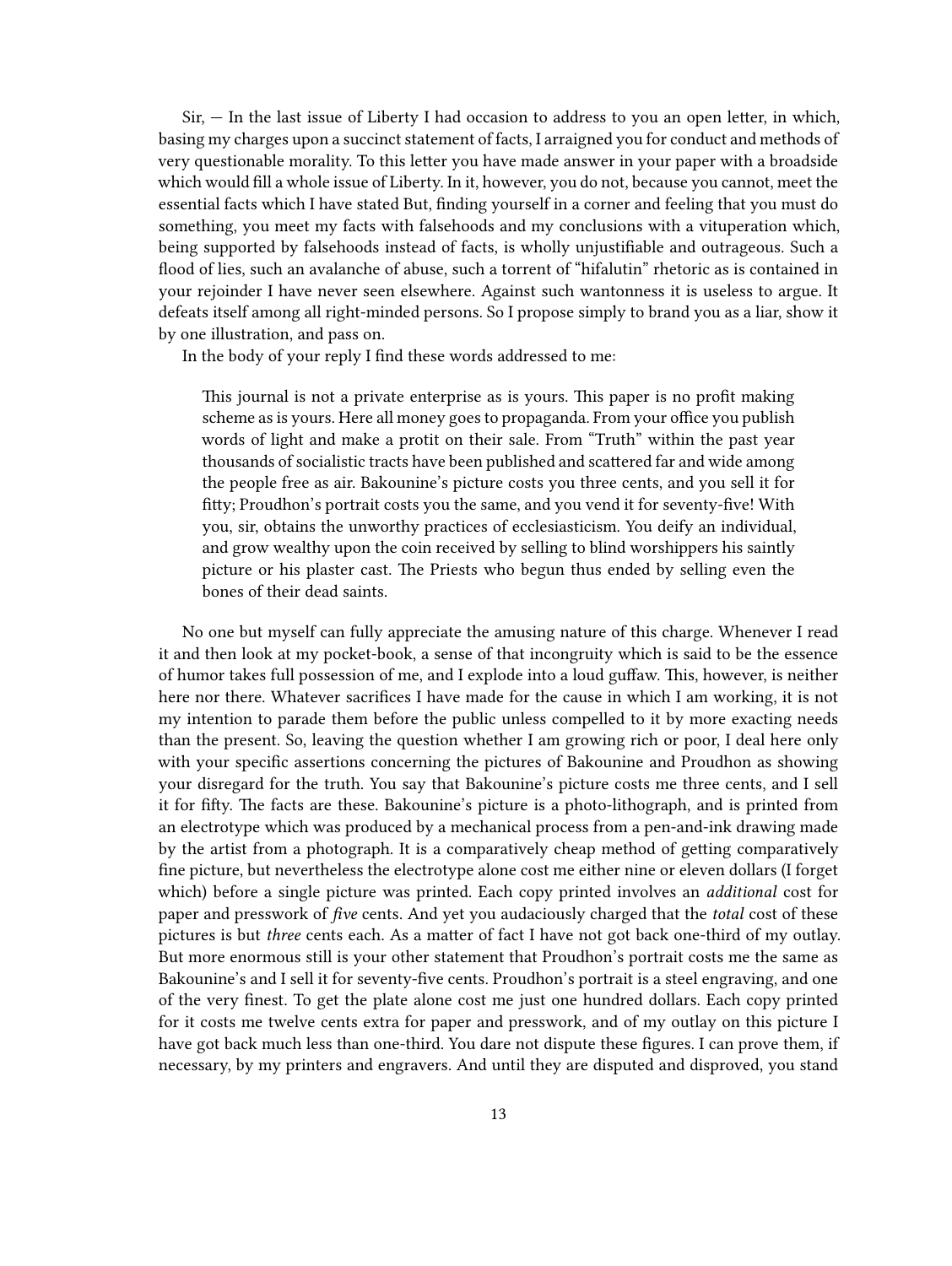in the pillory before the public as a deliberate liar. For it will not do to answer that you did not know these things That would only prove you to be worse than a liar, a reckless slanderer. This lie of yours is but one of many contained in your reply, and is a fair sample of them. *Ex uno disce omnes.* From one learn all.

Before dropping this subject altogether, I must accord to Mr. H. W. Brown an explanation which I owe him. In a postscript to my letter I charged you with signing Mr. Brown's name to a communication in your paper which he never wrote. I made this charge on the strength of Mr. Brown's own statement to me. He has since published in your paper a statement that I have "betrayed his confidence." At least he *appears* to have done so, although I have no evidence that this second communication is not a forgery like the first. But assuming it to be genuine, I have to say that Mr. Brown told me what he did in a loud tone of voice, at the same time vehemently expressing his disgust at the manner in which "Truth" is conducted; that he has told it to at least one other person; and that he gave me no reason, either by his manner or by any direct caution, to believe that he was confiding a secret to me. But no man holds confidences more sacred than I do, and, if I have unwittingly betrayed Mr. Brown's, I am exceedingly sorry for it, and herewith tender him my sincere apology. It is a little singular, to say the least, that he has never complained to me of my conduct, and that he has met me several times since the alleged betrayal precisely as he always met me and as one good friend meets another. Mr. Brown's later letters in "Truth" (always assuming them not to be forgeries), in which he speaks bitterly of me and even says things which are not true, show that, probably without realizing it, he has parted with his honor to save his friends. An enthusiastic devotee of State Socialism, he could not bear to see a State Socialist convicted of misconduct by an Anarchist. I much regret that he has thus done injustice to the essential integrity of his character. One of these days he will regret it himself, and then will come to tell me so. I know him well enough to believe this of him. It is to be noticed, further, that neither Mr. Brown nor you have denied my statement that you printed Mr. Brown's signature to a letter, parts of which at least he never wrote.

One word more. You ask me to print your reply to me in the columns of Liberty, or else to send you a list of Liberty's subscribers that you may send copies to them. I decline to do either, having no space for the former and no time for the latter. But, that no injustice may be done you, I hereby urge every reader of Liberty who feels an interest in the matter to send to you for a copy of "Truth" containing your reply. Your address is "916 Valencia Street, San Francisco," and you propose, I believe, to send the paper to all such free of cost. I ask nothing better than to abide by the verdict of my own readers on the extraordinary document which yon are so anxious to get into their hands.

Benj. R. Tucker.

Our edition of "God and the State" can be obtained in England from The Science Library, Tunbridge Wells, Kent, or from George Standring, 8 & 9 Finsbury Street, London. Thus the English people will be supplied with Bakounine's work, despite the failure of English publishers to issue it. Concerning their failure in this regard, we are in receipt of the following from our faithful friend, Tchaykovsky: "Dear Comrade — Having read in your last your letters against 'Truth,' I feel obliged to inform you immediately that Miss Le Compte's translation of *Dieu et l'Etat* was trusted to my care to be published in England, but still lies in my portfolio without any use on account of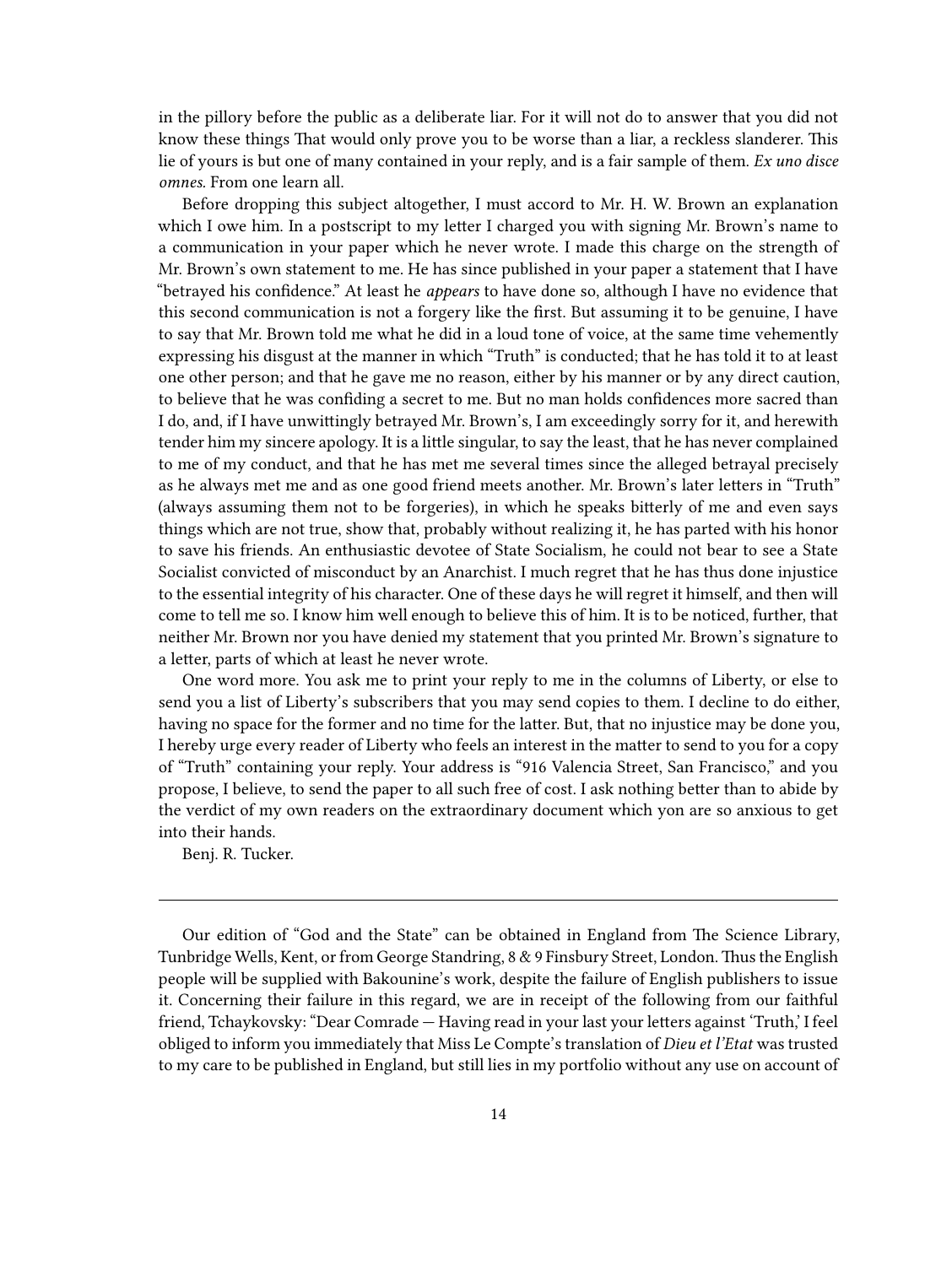want of a courageous publisher in this country. Please mention this my communication in your next. Yours as ever, N. Tchaykovsky."